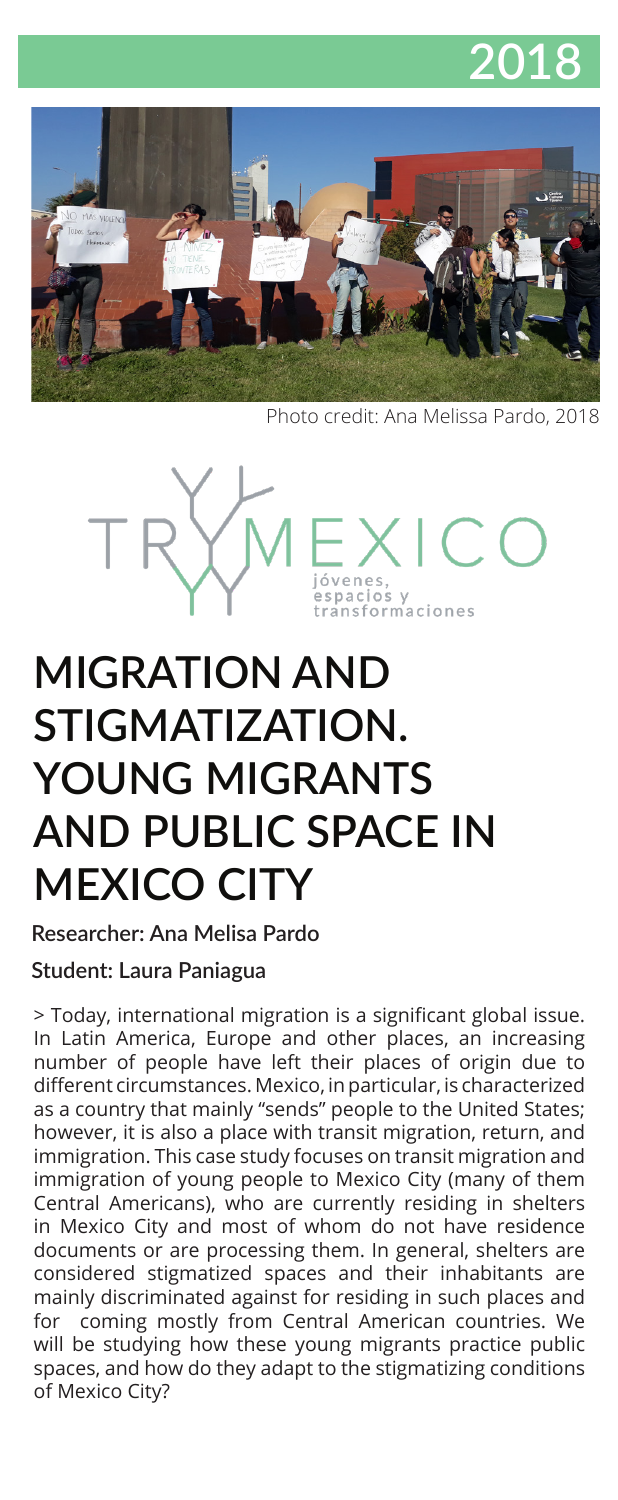## **Highlights**

#### **General objective:**

> To analyze how young migrants use public space in Mexico City and how they adapt to conditions of stigmatization by the national population.

#### **Specific objectives:**

> Establishing how the nationality or migratory status of young migrants in Mexico City is a factor that facilitates or hampers the way this population uses public spaces.

> Characterize how these young people are perceived by urban residents and how these young people react to this.

> Analyze what would be transgressive responses by young migrants to the way they are perceived by other urban actors.

#### **Aspects to be addressed:**

> Discrimination, stigmatization of migrant youth (non-citizens).

> The public (civil society as a sphere of the public?) vs. the private (internal tensions in the street, the neighbourhood).

> Actions to live/use public space with the aforementioned characteristics (to transgress).

> The public and the private in a "public" space: conformation of the collective (the shelter).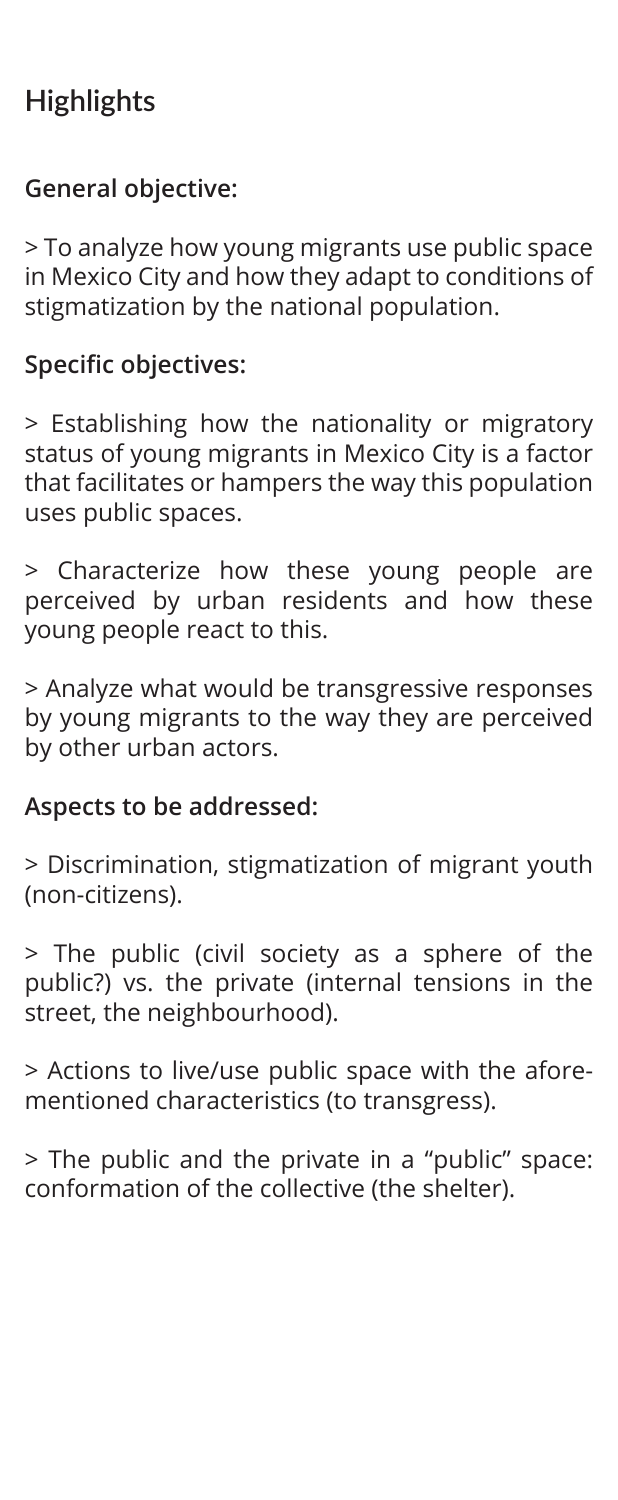#### **Preliminary results**

The issue of immigration and transit migration has become more evident in Mexico in October and November 2018, with the arrival of the so-called Migrant Caravan, mainly from Honduras, although many migrants also come from other Central American countries. This Caravan has generated different manifestations of acceptance and rejection on the part of the national population. In the opinion of some media and part of the general public, the way in which the Caravan entered the country violates the migration law currently in force in Mexico. The Caravan did not enter with the proper documentation, i.e., through an application for a temporary or migratory visa or in any case, through an application for asylum.

Regarding the circulation and transit of the migrant population through Mexican territory, it is important to note that Article 11 of the Mexican Constitution states that: "Everyone has the right to enter the Republic, leave it, travel through its territory and change residence, without the need for a security card, passport, safe-conduct or other similar requirements. The exercise of this right shall be subordinated to the powers of the judicial authority, in cases of criminal or civil liability, and to those of the administrative authority, as regards the limitations imposed by the laws on emigration, immigration and general health of the Republic, or on harmful foreigners residing in the country. In the event of persecution for political reasons, everyone has the right to seek asylum; for humanitarian reasons, refuge shall be granted. The law shall regulate their origins and exceptions." This is also stated by the National Institute of Migration, when it refers to the fact that entering the country in an irregular manner is not considered a crime. It is considered an administrative infraction that does not imply a criminal sanction (INM, 2017). Likewise, the Mexican Migration Law, published in 2011, refers to unrestricted respect for the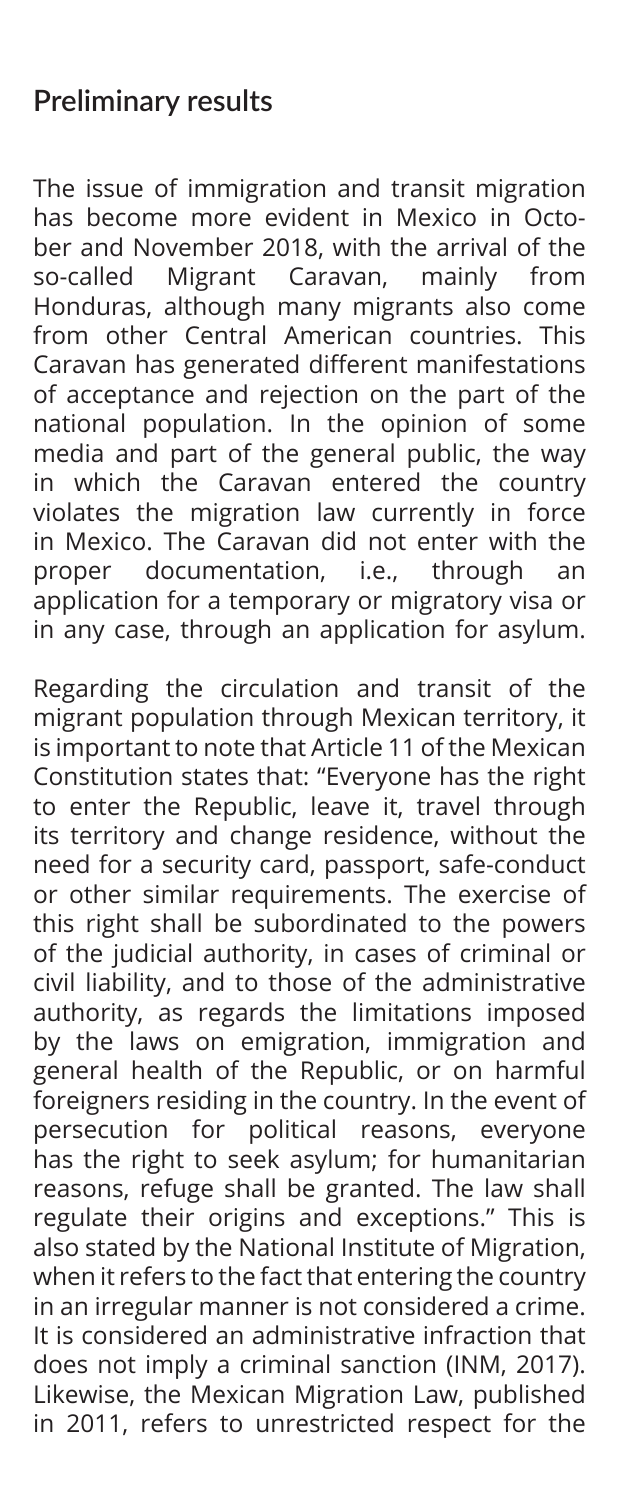human rights of all migrants including returned nationals and foreigners, regardless of their nationality, origin or migratory status. The law even mentions that what is sought is congruence with requests for respect for the human rights of their fellow nationals in foreign territories. Thus, the manner in which the Caravan entered the country should not necessarily be considered as a form of transgression of the laws in force, since it is precisely the attention of people whose political rights are being violated that is being sought.

As is well known, the increase in migratory flows is generated by the inequalities and economic, political and social imbalances experienced by the population in different international contexts. As mentioned by Granado (2012: 490, our translation), "The disparate distribution of the population among different parts of the world, the unjust distribution of wealth and the unequal attribution of rights and, therefore, the inequality between the types of lives possible in this global world, act as factors increasing displacement and as factors producing paradoxes in the world." The economic and political crises experienced in recent years in different places have generated mobility between contexts that were not very common before, as is the case of the growth of intraregional migration in Latin America and, of course, the case of Mexico.

In principle, and given the conditions of mobility of the current Migrant Caravan in Mexican states where they transited without the support of NGOs or state or municipal governments, public spaces, and in particular the street, became their daily life; the place where they ate, slept, transited and interacted with other compatriots in similar situations or with the national population. This generated disputes and confrontations with certain sections of the national population, but also displays of solidarity and support from other groups. In contexts where there was some kind of support, spaces such as sports centres, coliseums and other places that could also be considered as "public", fulfilled functions such as the street, a space for coexistence and daily life.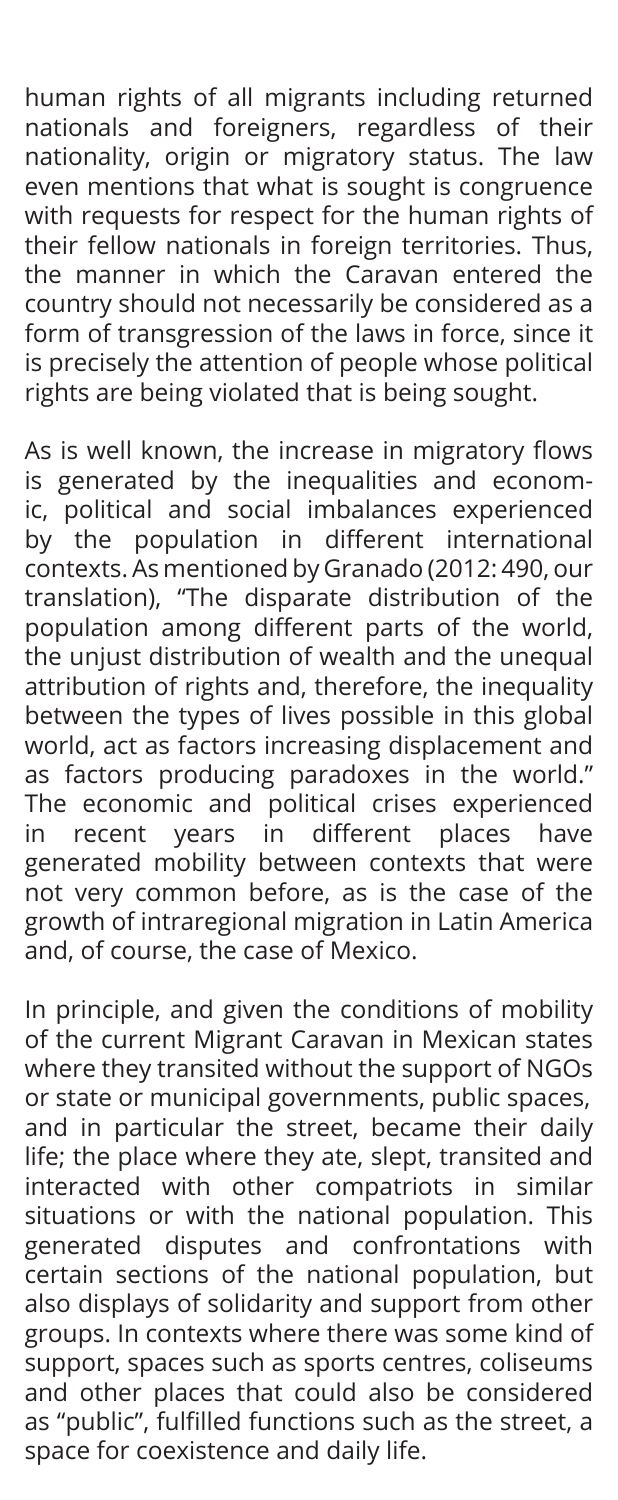In the case of the population that currently resides in the country and did not arrive directly with the caravan, the way they live and practice public spaces shows differences and similarities to the first group. When they have no documents, transgression is generated only by being in the city. For those who have documents, transgression could be perceived when they make some public demonstration on political issues, as expressly prohibited by Article 33 of the Mexican constitution, so that the way to transgress the rules can even be virtual (in the case of those who make political demonstrations via social media for example).



Photo credit: Ana Melissa Pardo, 2018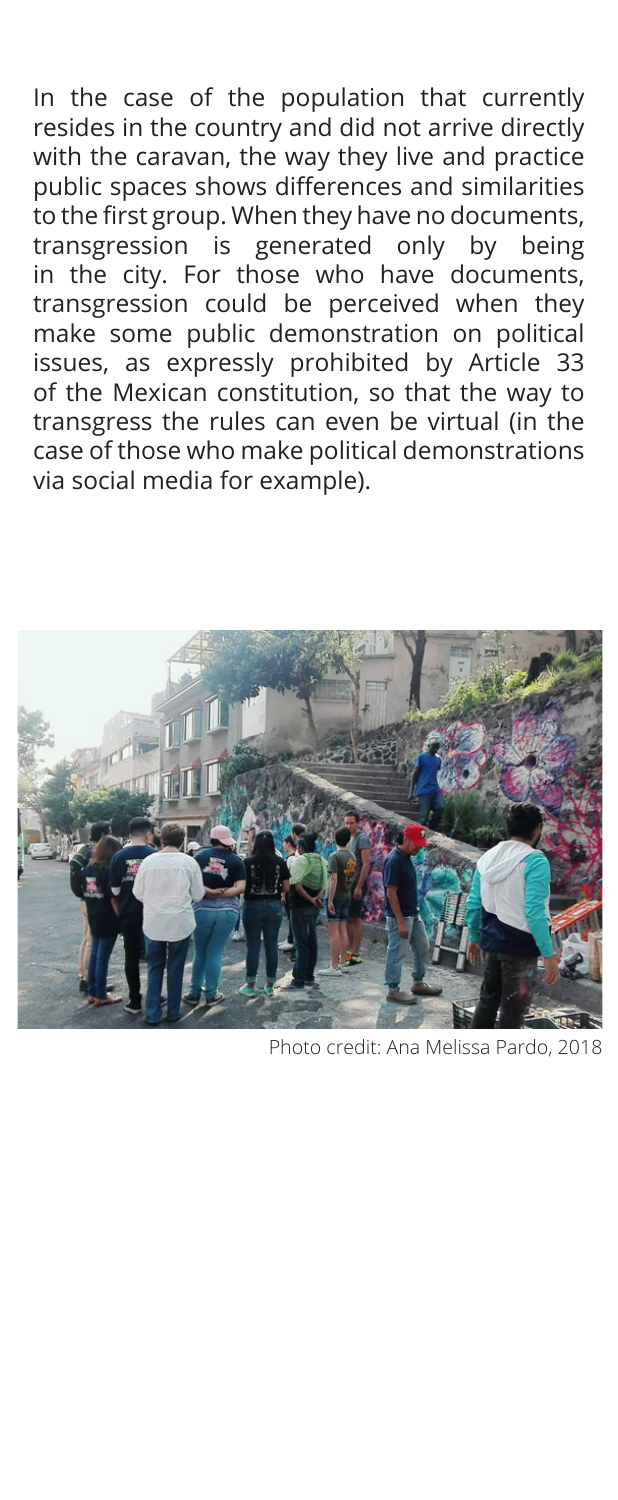

Foto de: Ana Melisa Pardo, 2018



Foto de: Ana Melisa Pardo, 2018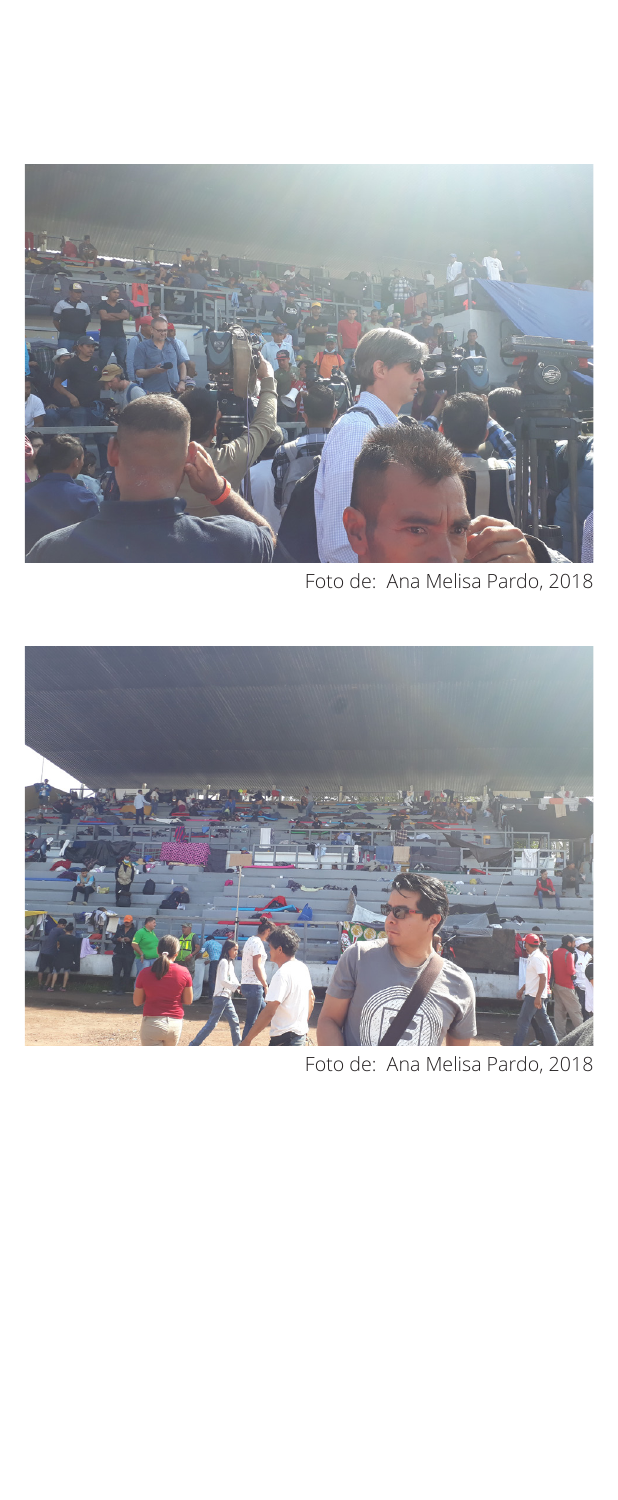#### **What was done this year**

This is a case study only recently incorporated into the project. The work in this short period of time has focused on the bibliographic review, much of which had already made by other groups, to establish the concepts that best suit the case we want to work. In addition, contact has been reinitiated with a migrants' shelter in Mexico City with which we previously worked and with which we intend to work with young irregular migrants. In addition, we identified some young regular migrants in order to contrast the differences in both nationalities: of origin and migratory status.



Foto de: Ana Melisa Pardo, 2018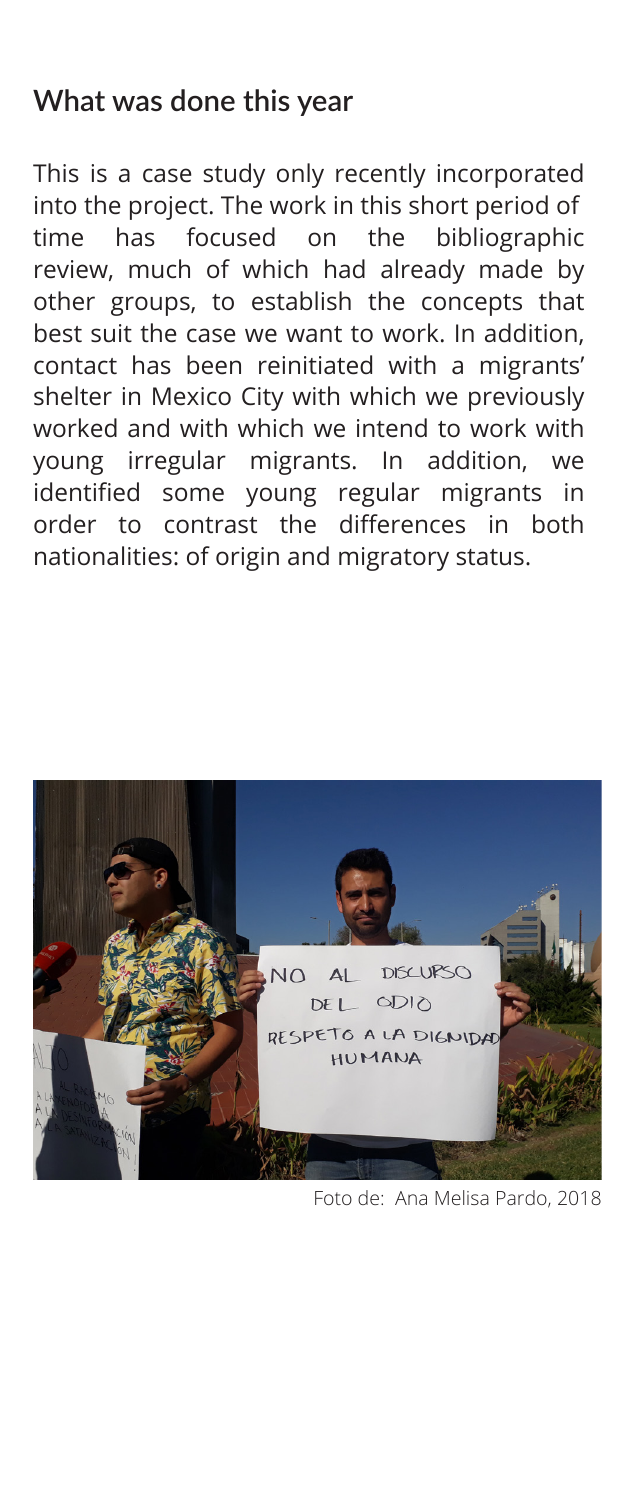### **What is planned for next year**

The work for the requested period will focus mainly on continuing the bibliographic review, on the design of data collection instruments and the elaboration of the field work.

#### **Type of products planned for next year**